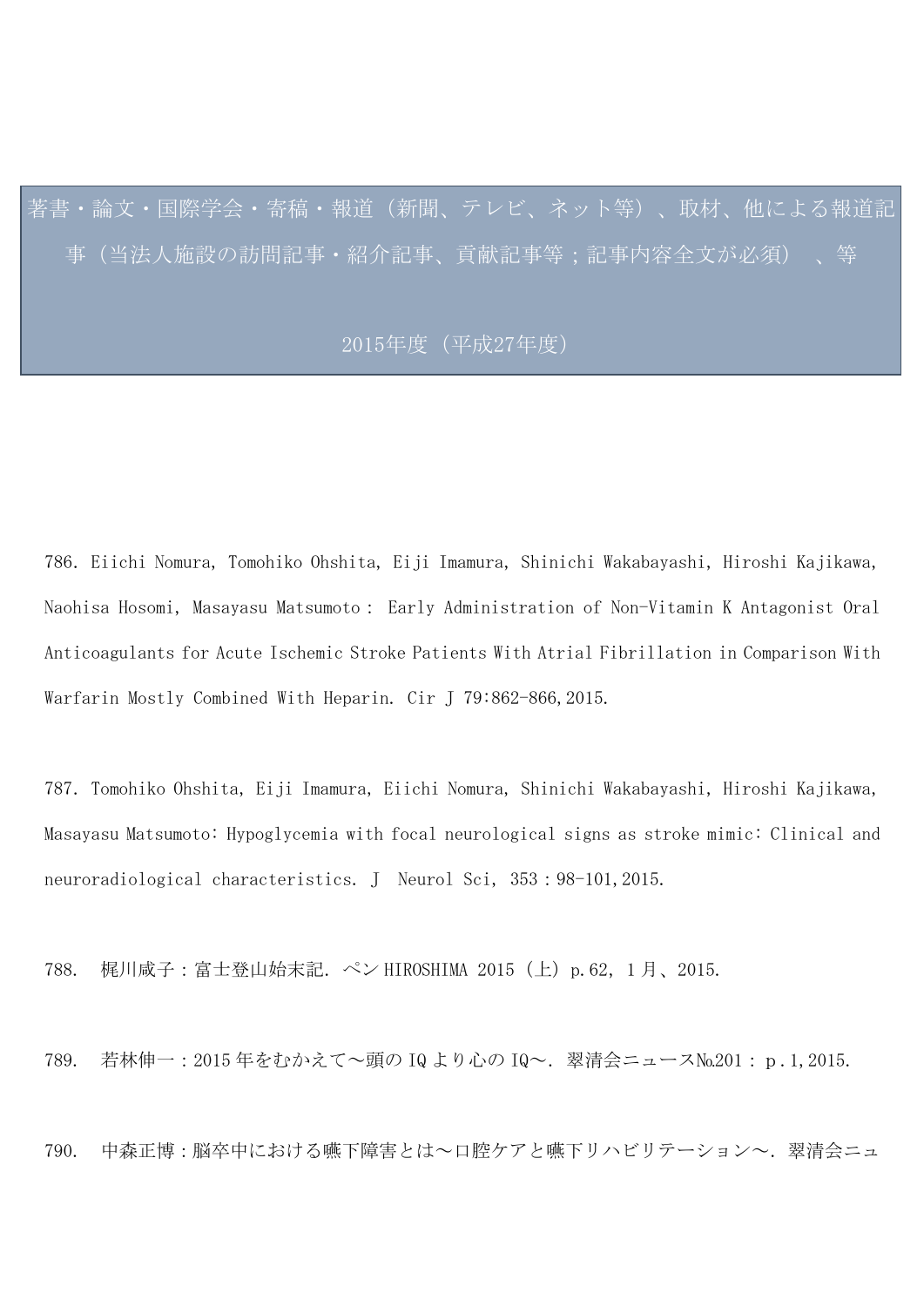$-7N_0.201: p.2,2015.$ 

791. 黒瀬雅子:検査部通信 神経伝導検査機器について.翠清会ニュース№201(2015 年新春号): p.3,2015.

792. 平田明子:脳ドックをリニューアルいたします!!翠清会ニュース№201:p.3,2015.

793. 医事課:退院患者疾患別統計(2010~2014).翠清会ニュース№201:p.4,2015.

794. 梶川 博:会員の声 多感な青春時代をともに過ごした朋友伊藤和彦君の思い出.広島県医師 会速報(題 256 号):p.23、2015 年 3 月 5 日、2015.

795. 梶川 博:輝く新老人 落語の効用.新老人の会 16(No.4):4,2015.

796. 須山嘉雄:脳卒中になりやすい性格とは? 翠清会ニュース№202:p.1,2015.

797. 相原 寛:髄膜腫について.翠清会ニュース№202:p.2,2015.

798. 緋田典子:薬剤部通信 口腔内崩壊錠ってなぁに? 翠清会ニュース№202:p.3,2015.

799. 加茂田英子:看護部通信 看護部新人教育について.翠清会ニュース№202:p.3,2015.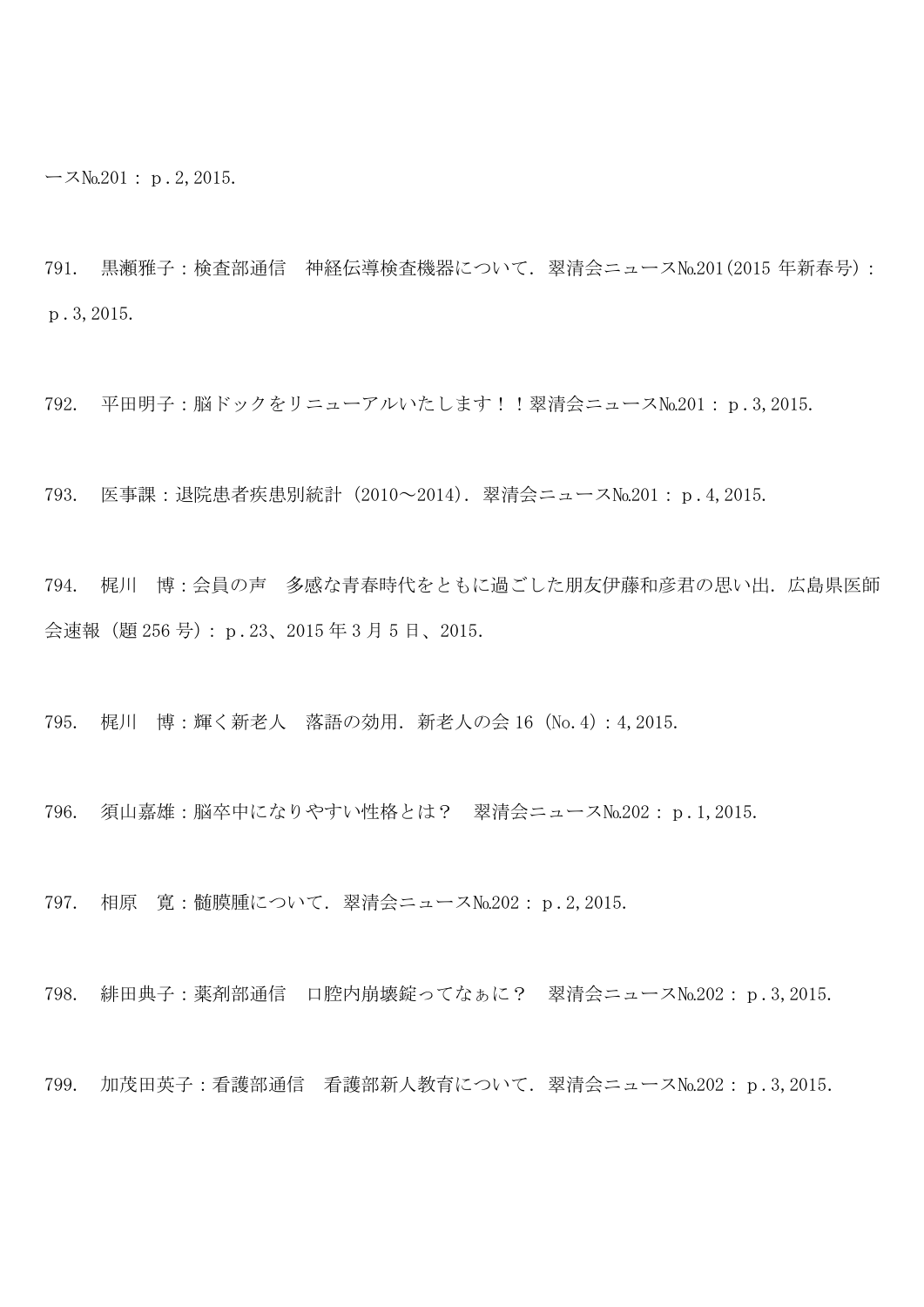800 須山嘉雄: 第10回 STROKE セミナー報告. 翠清会ニュース№202: p.4,2015.

801. 梶川咸子:高齢者の介護に想う 幽明境を異にせず. Golden Life 58:48-49, 2015.

802. 梶川咸子:口腔ロコモ~口腔体操をしよう~.翠清会ニュース№203:p.1,2015.

803. 櫛谷聡美:NOAC とは. 翠清会ニュース№203: p.2,2015.

804. 高橋慶彦:検査部通信 早期アルツハイマー型認知症診断システム「VSRAD(ブイエスラド)」 とは.翠清会ニュース№203:p.3,2015.

805. 米澤久美:薬剤部通信 薬剤部新人教育について.翠清会ニュース№203:p.3,2015.

806. 石井洋介: 第 27 回国際脳循環代謝学会(Brain2015)に参加して. 翠清会ニュース№203: p.4,2015.

807. 梶川 博:会員の"かお".中区医師会第 6 支部 国泰寺.「羊」のつく漢字から中国の歴史を 探る. 広島市医師会だより 平成 27年5月号 (No.589): 34, 2015.

808. 今村栄次:会員の"かお".中区医師会第 6 支部 国泰寺.広島市医師会だより 平成 27 年 5 月号(No.589):34,2015.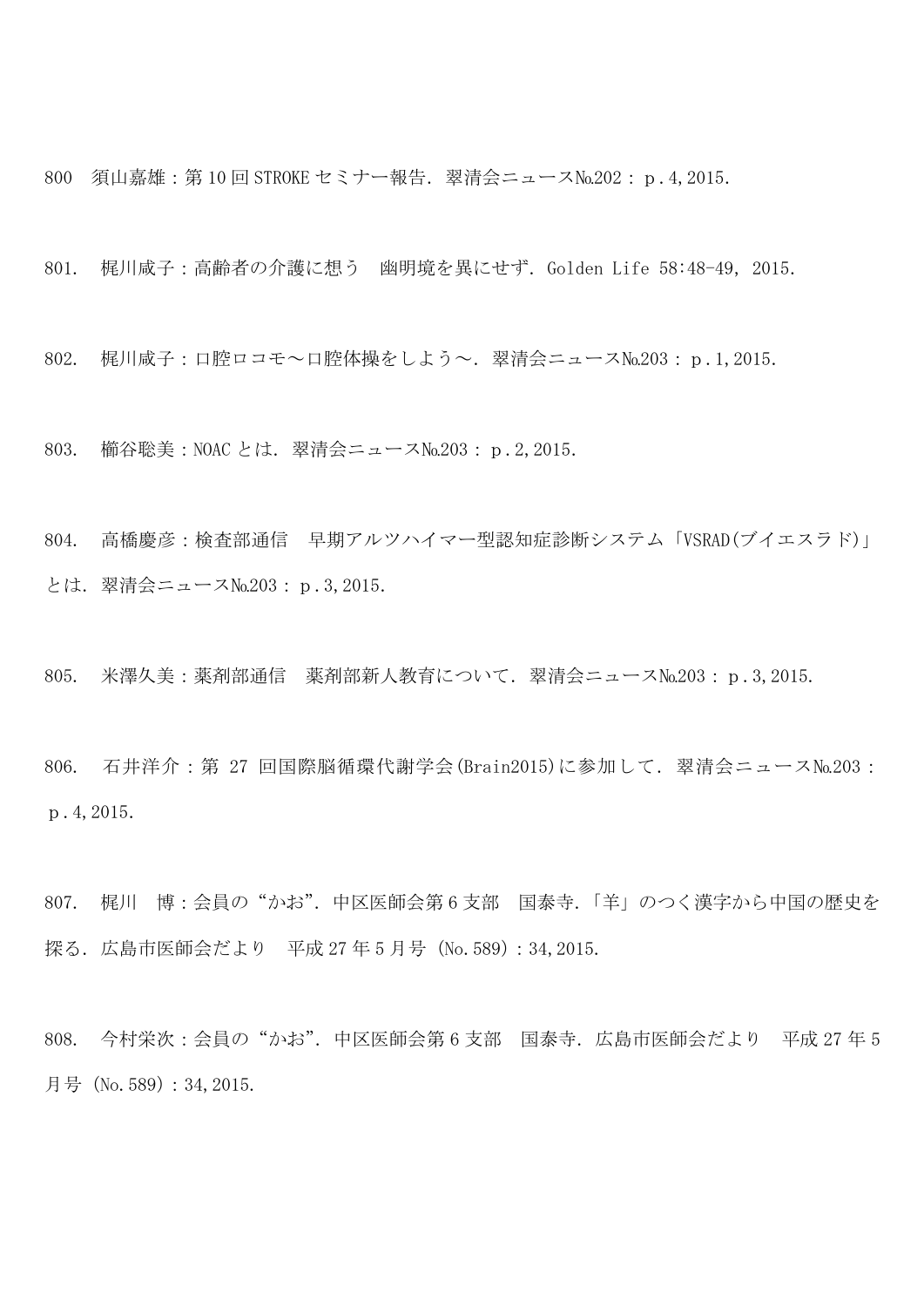809. Y.Ishii, T.Nariai, Y.Tanaka, Y.Suyama, H.Aihara, T.Ohshita, H.Kajikawa, S.Wakabyashi, T. Maehara: Use of Dynamic Susceptibility Contrast Magnetic Resonance Imaging to Predict The type of Stroke and extent of Infarction in Acute Ischemic Stroke, 第 27 回 国際脳循環代謝学 会,2015 年 6 月 27 日-6 月 30 日、Vancouver convention centre、Vancouver、Canada.

810 梶川咸子:喜寿の同窓会.ペン HIROSHIMA 2015(下)p.51、7 月、2015.

811. 梶川 博:広島 70年 -原爆と胎内被爆のこと-.広島市医師会だより No.592. 8月特集号: 21-22,2015.

812. Tomohiko Ohshita, Eiji Imamura, Masahiro Nakamori, Satomi Kushitani, Kenichi Ishikawa, Yasuyo Mimori, Shinichi Wakabayashi, Masayasu Matsumoto: Can microbleeds on MRI suggest a risk of intracranial hemorrhage of patients with Alzheimer's disease? Vas-Cog World 2015, 2015.9.16-19, Tokyo Fashion Town Building, Tokyo.

813. 田路浩正: 第3の認知症 -前頭側頭葉変性症- 翠清会ニュース№204: p.1,2015.

814. 石井洋介:超急性期脳梗塞に対する治療について. 翠清会ニュース№204: p.2,2015.

815. 石本 誠:一包化って何のこと? 翠清会ニュース№204:p.3,2015.

816. 岡本浩幸:リハビリ部新人教育について. 翠清会ニュース№204: p.3,2015.